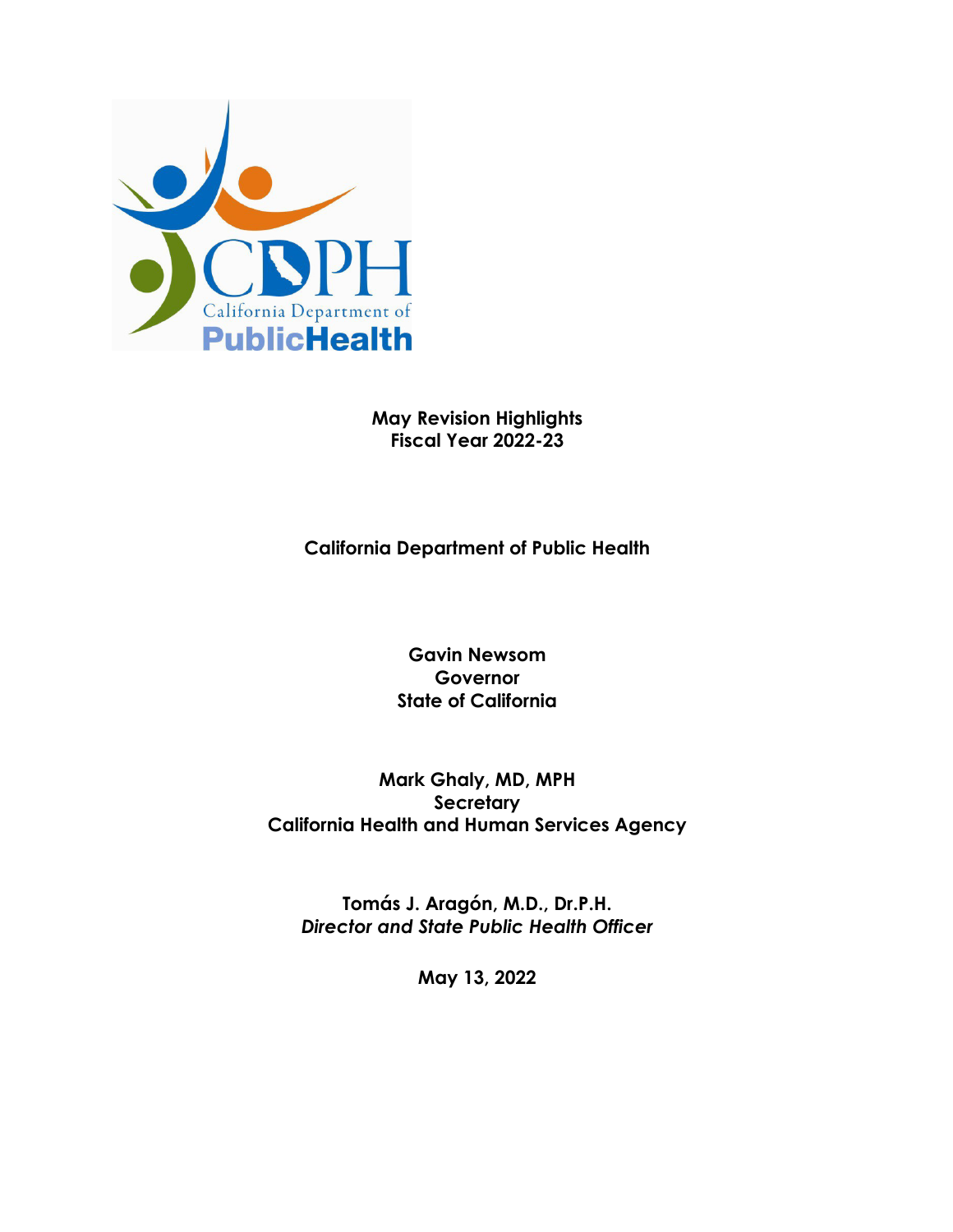## **CALIFORNIA DEPARTMENT OF PUBLIC HEALTH PROGRAM OVERVIEW**

The mission of the California Department of Public Health (CDPH), a nationally accredited public health department, is to advance the health and well-being of California's diverse people and communities, primarily through population-based programs, strategies, and initiatives.

CDPH's core activities are:

- Protecting the public from communicable diseases;
- Protecting the public from unhealthy and unsafe environments;
- Reducing the risk of disease, disability, and premature death; and reducing health disparities;
- Preparing for, and responding to, public health emergencies;
- Producing and disseminating data to evaluate population health status, inform people, institutions and communities; and to guide public health strategies, programs, and actions;
- Promoting healthy lifestyles for individuals and families in their communities and workplaces; and
- Providing access to quality, population-based health services.

CDPH is comprised of six Centers: the Center for Healthy Communities, the Center for Infectious Diseases, the Center for Family Health, the Center for Environmental Health, the Center for Health Care Quality, and the Center for Health Statistics and Informatics.

In addition, within CDPH are: the Director's Office, the Emergency Preparedness Office, the Office of Communications, the Office of Compliance, the Office of Legal Services, the Office of Strategic Development and External Relations, the Office of Health Equity, the Office of Quality Performance and Accreditation, the Office of State Public Health Laboratory Director, the Office of Legislative and Governmental Affairs, the California Conference of Local Health Officers, the Information Technology Services Division, and the Administration and Human Resources Divisions.

#### **GENERAL BUDGET OVERVIEW**

CDPH's budget supports activities and services that reinforce the state's commitment to the health and well-being of all Californians. For 2022-23, the May Revision Budget provides \$6.7 billion for the support of CDPH's programs and services, an increase of 16.95 percent from the 2022-23 Governor's Budget.

Of the total May Revision Budget proposal, \$3.9 billion is for State Operations and \$2.8 billion is for Local Assistance. The budget affirms CDPH's commitment to address the public health needs of Californians.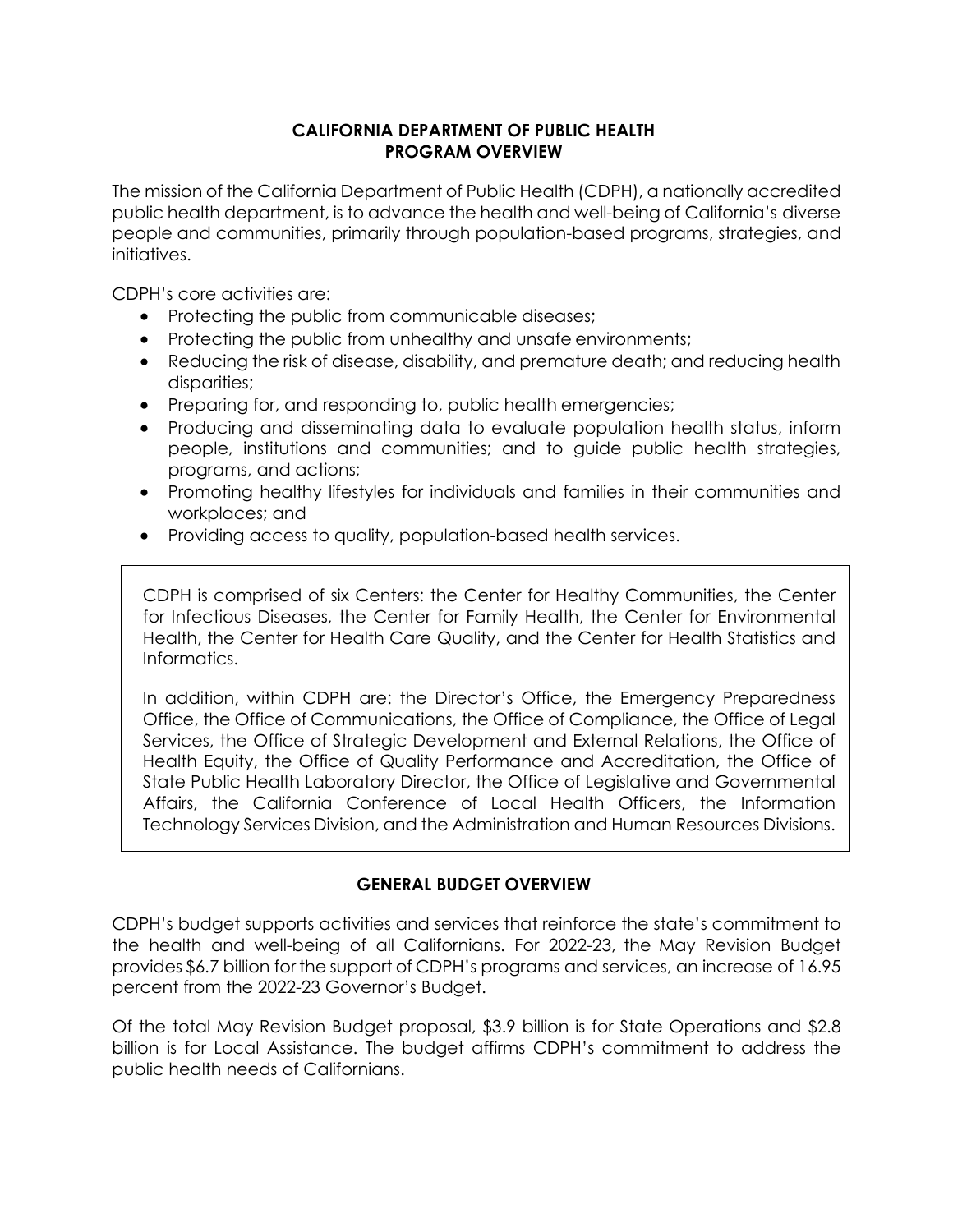## **Total Departmental Budget at 2022-23 May Revision**

Dollars in thousands\*

| <b>Fund Source</b>             | 2021-22<br><b>Enacted</b><br><b>Budget</b> | 2022-23<br>Governor's<br><b>Budget</b> | 2022-23<br><b>May Revision</b> | % Change<br>from 2022-23<br>Governor's<br><b>Budget</b> |
|--------------------------------|--------------------------------------------|----------------------------------------|--------------------------------|---------------------------------------------------------|
| <b>General Fund</b>            | \$1,473,958                                | \$1,716,038                            | \$1,124,760                    | $-34.46\%$                                              |
| <b>Federal Funds</b>           | \$1,640,737                                | \$2,012,243                            | \$1,668,994                    | $-17.06\%$                                              |
| Special Funds & Reimbursements | \$1,622,057                                | \$1,990,627                            | \$3,894,340                    | 95.63%                                                  |
| <b>Total Funds</b>             | \$4,736,752                                | \$5,718,908                            | \$6,688,094                    | 16.95%                                                  |

The charts below and the narrative that follows describe the specific budget adjustments.

# **State Operations**

Dollars in thousands\*

## **State Operations by Program**

| <b>Program Title</b>                       | Program | 2021-22<br><b>Enacted</b><br><b>Budget</b> | 2022-23<br>Governor's<br><b>Budget</b> | 2022-23<br><b>May</b><br><b>Revision</b> | % Change<br>from 2022-23<br>Governor's<br><b>Budget</b> |
|--------------------------------------------|---------|--------------------------------------------|----------------------------------------|------------------------------------------|---------------------------------------------------------|
| Public Health<br>Emergency<br>Preparedness | 4040    | \$1,117,635                                | \$841,925                              | \$2,020,574                              | 139.99%                                                 |
| Public and<br><b>Environmental Health</b>  | 4045    | \$748,422                                  | \$1,505,309                            | \$1,412,415                              | $-6.17%$                                                |
| Licensing and<br>Certification             | 4050    | \$403,560                                  | \$460,267                              | \$460,623                                | 0.08%                                                   |
| Administration                             | 9900100 | \$55,483                                   | \$106,095                              | \$106,095                                | 0.00%                                                   |
| Distributed<br>Administration              | 9900200 | ( \$55,483)                                | (\$106,095)                            | (\$106,095)                              | 0.00%                                                   |
| <b>Total State Operations</b>              |         | \$2,269,617                                | \$2,807,501                            | \$3,893,612                              | 38.69%                                                  |

\* Numbers may not add or match to other statements due to rounding of budget detail.

## **State Operations by Fund Source**

| <b>Fund Source</b>                | $2021 - 22$<br><b>Enacted</b><br><b>Budget</b> | 2022-23<br>Governor's<br><b>Budget</b> | 2022-23<br>May<br><b>Revision</b> | % Change from<br>2022-23<br><b>Governor's Budget</b> |
|-----------------------------------|------------------------------------------------|----------------------------------------|-----------------------------------|------------------------------------------------------|
| <b>General Fund</b>               | \$1,269,762                                    | \$1,317,395                            | \$698,595                         | $-46.97\%$                                           |
| <b>Federal Fund</b>               | \$319,675                                      | \$569,322                              | \$403,075                         | $-29.20\%$                                           |
| Special Funds &<br>Reimbursements | \$680,180                                      | \$920,784                              | \$2,791,942                       | 203.21%                                              |
| <b>Total State Operations</b>     | \$2,269,617                                    | \$2,807,501                            | \$3,893,612                       | 38.69%                                               |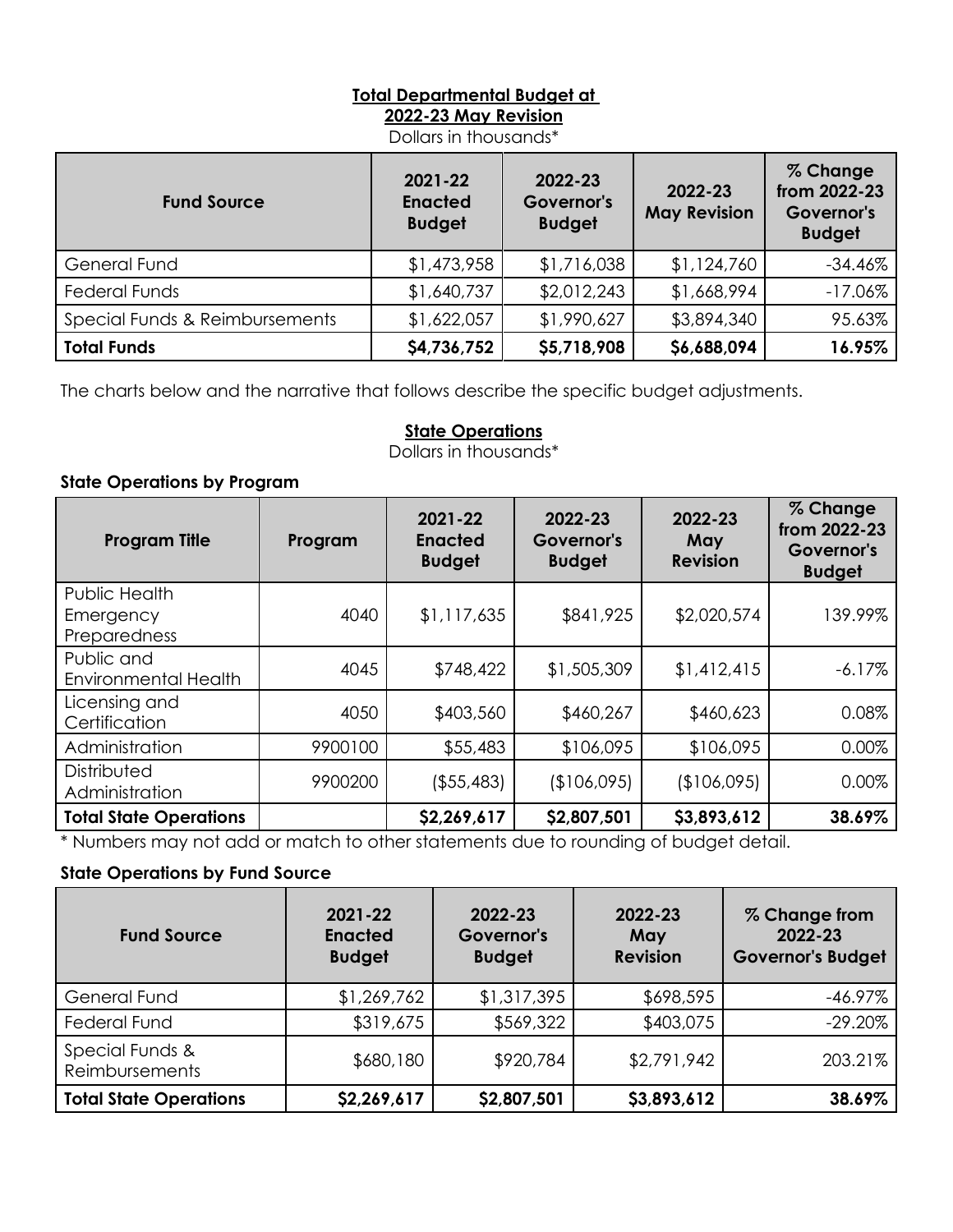## **Local Assistance**

Dollars in thousands\*

## **Local Assistance by Program**

| <b>Program Title</b>                       | Program | 2021-22<br><b>Enacted</b><br><b>Budget</b> | 2022-23<br>Governor's<br><b>Budget</b> | 2022-23<br>May<br><b>Revision</b> | % Change from<br>2022-23<br><b>Governor's Budget</b> |
|--------------------------------------------|---------|--------------------------------------------|----------------------------------------|-----------------------------------|------------------------------------------------------|
| Public Health<br>Emergency<br>Preparedness | 4040    | \$57,555                                   | \$166,821                              | \$166,821                         | 0.00%                                                |
| Public and<br>Environmental Health         | 4045    | \$2,402,692                                | \$2,737,966                            | \$2,621,041                       | $-4.27%$                                             |
| Licensing and<br>Certification             | 4050    | \$6,888                                    | \$6,620                                | \$6,620                           | $0.00\%$                                             |
| <b>Total Local Assistance</b>              |         | \$2,467,135                                | \$2,911,407                            | \$2,794,482                       | $-4.02%$                                             |

#### **Local Assistance by Fund Source**

| <b>Fund Source</b>                | 2021-22<br><b>Enacted</b><br><b>Budget</b> | 2022-23<br>Governor's<br><b>Budget</b> | 2022-23<br>May<br><b>Revision</b> | % Change from<br>2022-23<br><b>Governor's Budget</b> |
|-----------------------------------|--------------------------------------------|----------------------------------------|-----------------------------------|------------------------------------------------------|
| <b>General Fund</b>               | \$204,196                                  | \$398,643                              | \$426,165                         | 6.90%                                                |
| <b>Federal Fund</b>               | \$1,321,062                                | \$1,442,921                            | \$1,265,919                       | $-12.27%$                                            |
| Special Funds &<br>Reimbursements | \$941,877                                  | \$1,069,843                            | \$1,102,398                       | 3.04%                                                |
| <b>Total Local Assistance</b>     | \$2,467,135                                | \$2,911,407                            | \$2,794,482                       | $-4.02%$                                             |

\*Numbers may not add or match to other statements due to rounding of budget detail.

## **Capital Outlay**

Dollars in thousands\*

# **Capital Outlay by Program**

| <b>Program Title</b>        | Program | 2021-22<br><b>Enacted</b><br><b>Budget</b> | $2021 - 22$<br>Governor's<br><b>Budget</b> | 2022-23<br>May<br><b>Revision</b> | % Change from<br>2022-23<br><b>Governor's Budget</b> |
|-----------------------------|---------|--------------------------------------------|--------------------------------------------|-----------------------------------|------------------------------------------------------|
| Capital Outlay              | 4060    | \$0                                        | \$0                                        | \$0                               | N/A                                                  |
| <b>Total Capital Outlay</b> |         | \$0                                        | \$0                                        | \$0                               | N/A                                                  |

## **Capital Outlay by Fund Source**

| <b>Fund Source</b>        | 2021-22<br><b>Enacted</b><br><b>Budget</b> | 2022-23<br>Governor's<br><b>Budget</b> | 2022-23<br>May<br><b>Revision</b> | % Change from<br>2022-23<br><b>Governor's Budget</b> |
|---------------------------|--------------------------------------------|----------------------------------------|-----------------------------------|------------------------------------------------------|
| <b>General Fund</b>       | \$0                                        | \$0                                    | \$0                               | N/A                                                  |
| <b>Total General Fund</b> | \$0                                        | \$0                                    | \$0                               | N/A                                                  |

\*Numbers may not add or match to other statements due to rounding of budget detail.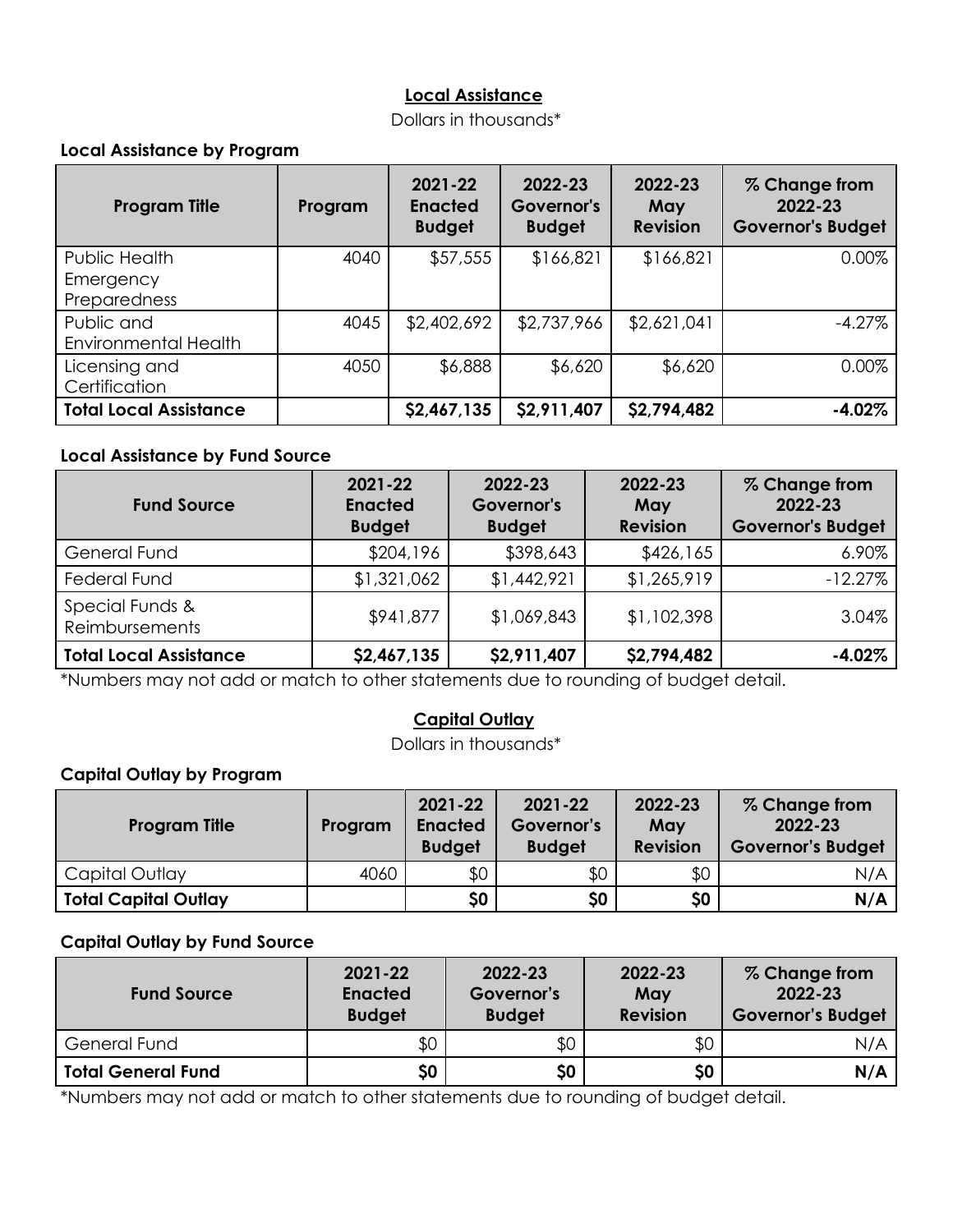#### **PROGRAMMATIC ADJUSTMENTS**

**The specific adjustments listed below reflect the major budgetary changes since the Governor's Budget.** The major changes include Budget Change Proposals and May Estimates.

References to "GF" are to the General Fund; "OF" refers to Other Funds including Special Funds, Federal Funds, and Reimbursements; and "TF" represents Total Funds. All values are listed in whole dollars.

#### **I. Public Health Emergency Preparedness Program**

The Emergency Preparedness program is responsible for overall statewide planning and preparedness for public health disasters and emergencies, distributing and monitoring funding for disaster planning at the local level, operating the Medical Health Coordination Center, developing and maintaining a standard public health and medical emergency management system for local and state entities, and planning for the strategic national stockpile. This program is also responsible for recovery and resiliency initiatives within communities following a disaster and providing technical support to local preparedness efforts.

#### **2022-23 Budget Adjustments**

#### **COVID-19 Direct Response Expenditures**

\$1,078,649,000 TF -\$703,387,000 GF \$1,782,036,000 OF

California's SMARTER Plan reflects upon what the state has done and how the state has learned to respond to COVID-19 over the last two years. The Administration will use the lessons of the last two years to approach mitigation and adaptation measures through effective and timely strategies. In order to implement the SMARTER Plan, the May Revision includes an incremental increase of \$1.1 billion in State Operations to address COVID-19 response activities, which include providing: testing, medical surge staffing, vaccinations, therapeutics, surveillance, and operations support. The amount reflects a shift of General Fund included in the Governor's Budget for COVID-19 response activities to the California Emergency Relief Fund (Fund 3398). The total also include \$250 million in emergency contingency funding to support COVID-19 response activities.

## **II. Center for Healthy Communities**

The Healthy Communities program worksto prevent and control chronic diseasessuchas cancer, cardiovascular diseases, asthma, and diabetes; to reduce the prevalence of obesity; to reduce tobacco use; to improve oral health through prevention, education, and community efforts; to provide training programs for the public health workforce; to prevent and control injuries, violence, deaths, and diseases related to behavioral, environmental, and occupational factors; to promote and support safe and healthy environments in communities and workplaces; and to prevent substance and gambling addiction and treat gambling disorder. This program includes the California Tobacco Control Branch, Childhood Lead Poisoning Prevention Branch, Chronic Disease Control Branch, Chronic Disease Surveillance and Research Branch, Environmental Health Laboratory Branch, Environmental Health Investigations Branch, Nutrition Education and Obesity Prevention Branch, Occupational Health Branch, Injury and Violence Prevention Branch, Substance and Addiction Prevention Branch, and the Office of Oral Health.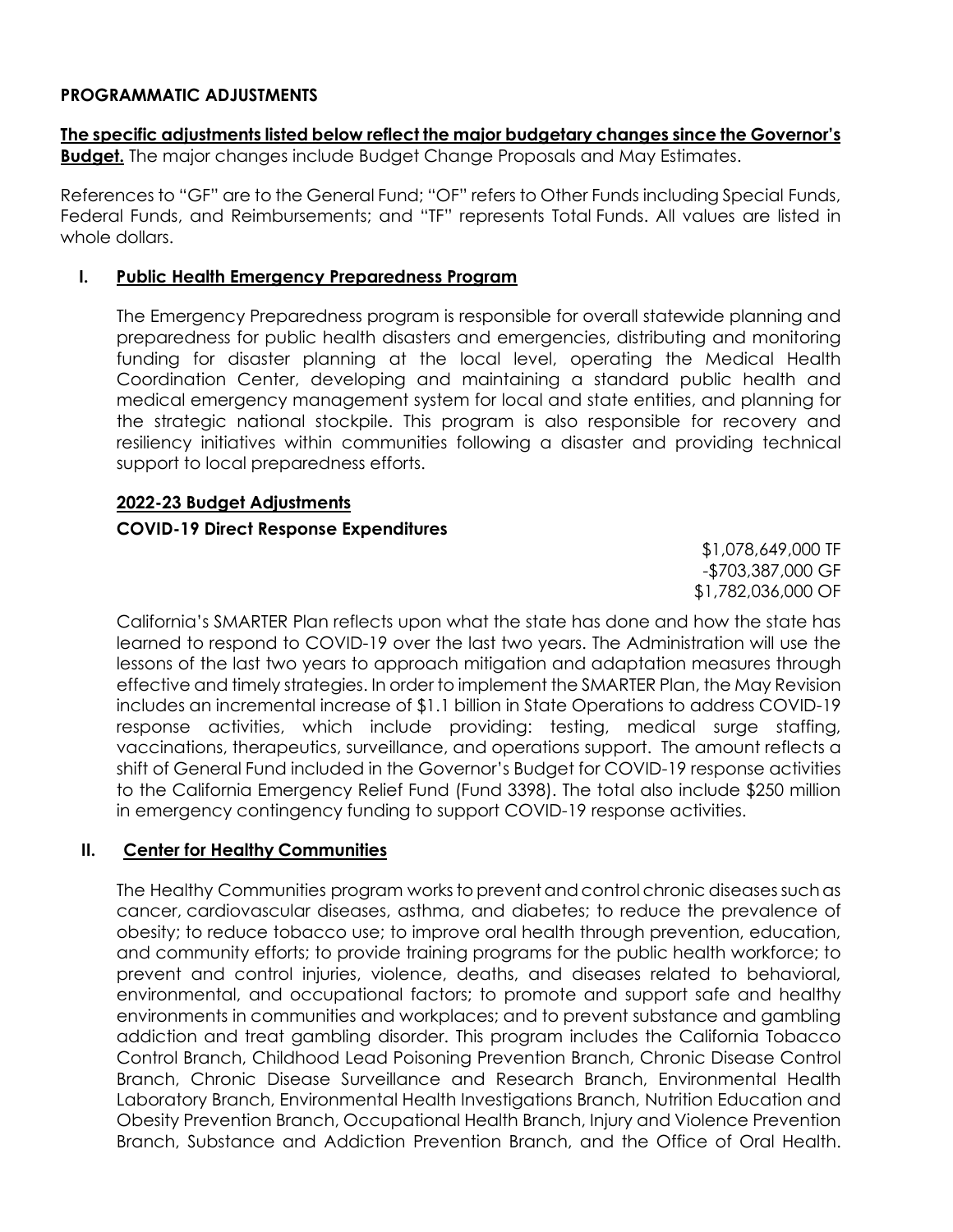Major budget adjustments include:

## **2021-22 Budget Adjustments**

#### **Childhood Lead Poisoning Prevention Program Information Technology Project Implementation Reappropriation**

-\$5,948,000 TF -\$5,948,000 OF

The May Revision reflects a decrease of \$5.9 million Childhood Lead Poisoning Prevention Fund in State Operations to be reappropriated in budget year to continue development and implementation of the Surveillance, Health, Intervention, and Environmental Lead Database (SHIELD) Information Technology Project.

#### **2022-23 Budget Adjustments**

## **Childhood Lead Poisoning Prevention Program Information Technology Project Implementation Reappropriation**

\$5,948,000 TF \$5,948,000 OF

The May Revision reflects an increase of \$5.9 million Childhood Lead Poisoning Prevention Fund in State Operations to support the development and implementation, of the Surveillance, Health, Intervention, and Environmental Lead Database (SHIELD) Information Technology Project.

#### **Opioid Public Awareness Campaign**

-\$9,200,000 TF -\$9,200,000 OF

The May Revision reflects a total decrease of \$9.2 million in Opioid Settlements Fund State Operations. This decrease includes a one-time shift of \$11.9 million to the Department of Health Care Services to support the launch of Addiction Treatment Locator, Assessment, and Standards Platform (ATLAS), and to support oversight and monitoring of the Opioid Settlements Fund. The total also reflects an increase of \$2.7 million for CDPH to develop and operate two public awareness campaigns targeted towards youth opioid education and fentanyl risk education. Corresponding provisional language provides expenditure authority until June 30, 2025.

#### **Extreme Heat: Enhanced Protections for Vulnerable Populations**

\$1,500,000 TF \$1,500,000 GF

The May Revision reflects a one-time increase of \$1.5 million in General Fund State Operations to support outreach to employers with vulnerable workers to inform them about extreme heat risks in indoor and outdoor settings, applicable regulations, and resources for assistance in minimizing risk. Corresponding provisional language provides expenditure authority until June 30, 2025.

#### **Sickle Cell Disease Treatment Infrastructure**

\$5,000,000 TF \$5,000,000 GF

The May Revision reflects a one-time increase of \$5 million in General Fund State Operations to support to support the Networking California Sickle Cell Care Initiative.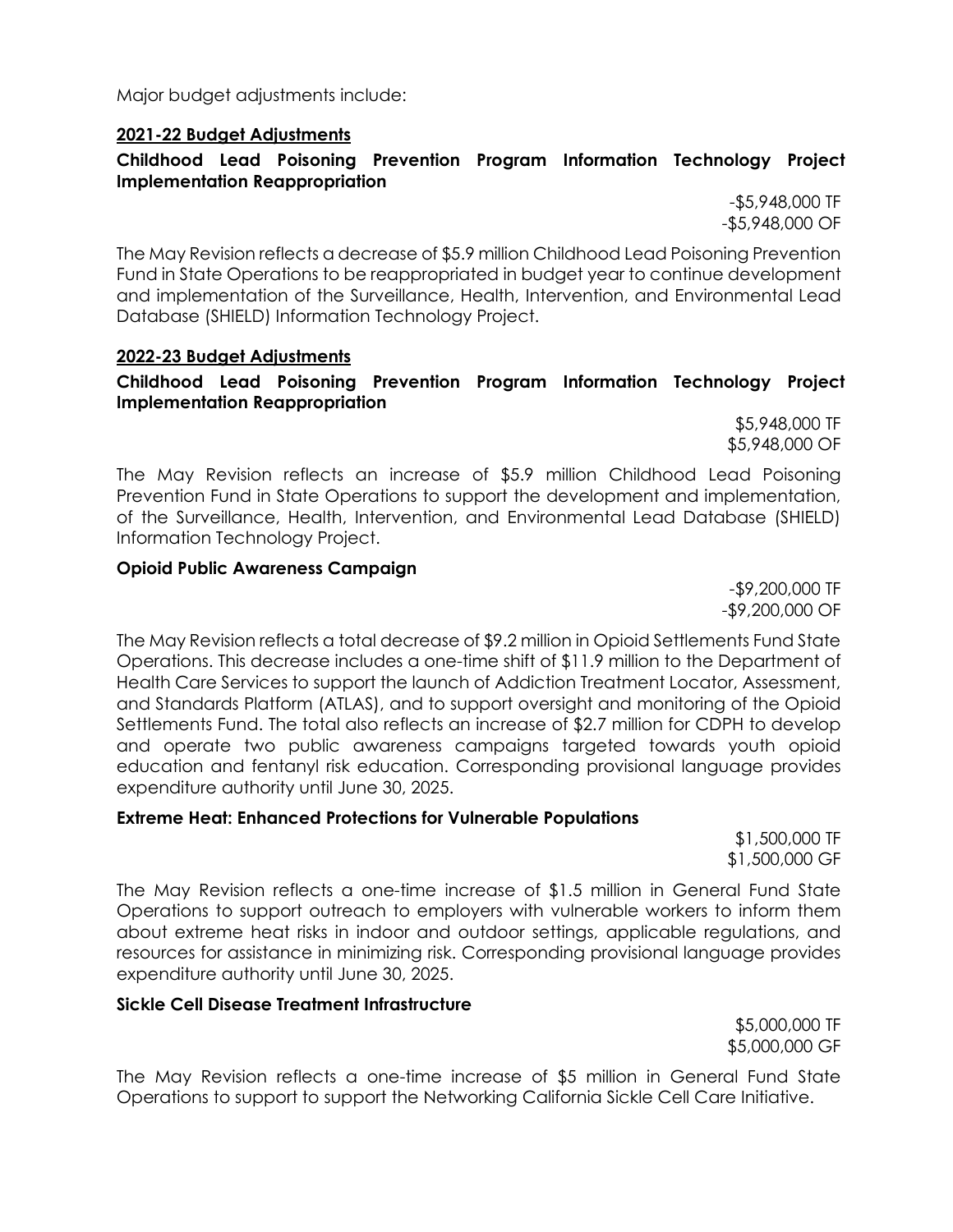#### **Children and Youth Suicide Prevention Grants and Outreach Campaign**

\$40,000,000 TF \$40,000,000 GF

The May Revision reflects a one-time increase of \$40 million in General Fund State Operations to develop a targeted, community-based youth suicide prevention program for youth at increased risk of suicide. Corresponding provisional language provides expenditure authority until June 30, 2025.

#### **All Children Thrive (ACT) Reappropriation**

\$2,600,000 TF \$2,600,000 OF

The May Revision reflects a one-time increase of \$2.6 million in the Mental Health Services Account State Operations to reappropriate resources included in the 2018 Budget Act to process unpaid invoices associated with the evaluation activities for the pilot phase of the ACT program.

#### **Proposition 99 Health Education Account**

-\$5,095,000 TF -\$5,095,000 OF

The May Revision reflects a decrease of \$2.8 million in Proposition 99 Health Education Account State Operations and \$2.3 million Proposition 99 Health Education Account Local Assistance as a result of the updated Proposition 99 revenue projections. The decrease includes \$600,000 in State Administration, \$2.2 million in Media Campaign, and \$2.3 million in Competitive Grants (Local Assistance). The revenues support a comprehensive statewide tobacco control program to improve the health of all Californians by reducing illness and premature death attributable to the use of tobacco products. The funds are used for tobacco control programs by providing funds to state and local government agencies, tribes, universities, colleges, community-based organizations, and other qualified agencies for the implementation, evaluation, and dissemination of evidence-based health promotion and health communication activities.

#### **Proposition 99 Research Account**

\$396,000 TF \$396,000 OF

The May Revision reflects an increase of \$396,000 in Proposition 99 Research Account State Operations as a result of updated Proposition 99 revenue projections. The increase includes \$48,000 in State Administration and \$348,000 in External Contracts. The revenues are used for tobacco-related disease research.

#### **Proposition 99 Unallocated Account**

-\$302,000 TF -\$302,000 OF

The May Revision reflects a decrease of \$302,000 in Proposition 99 Unallocated Account State Operations as a result of updated Proposition 99 revenue projections. The decrease includes \$37,000 in State Administration, \$234,000 in External Contracts and \$31,000 for the California Health Interview Survey. The revenues are used to support tobacco education, tobacco prevention efforts, tobacco-related programs, tobacco-related healthcare services, environmental protection, and recreational resources.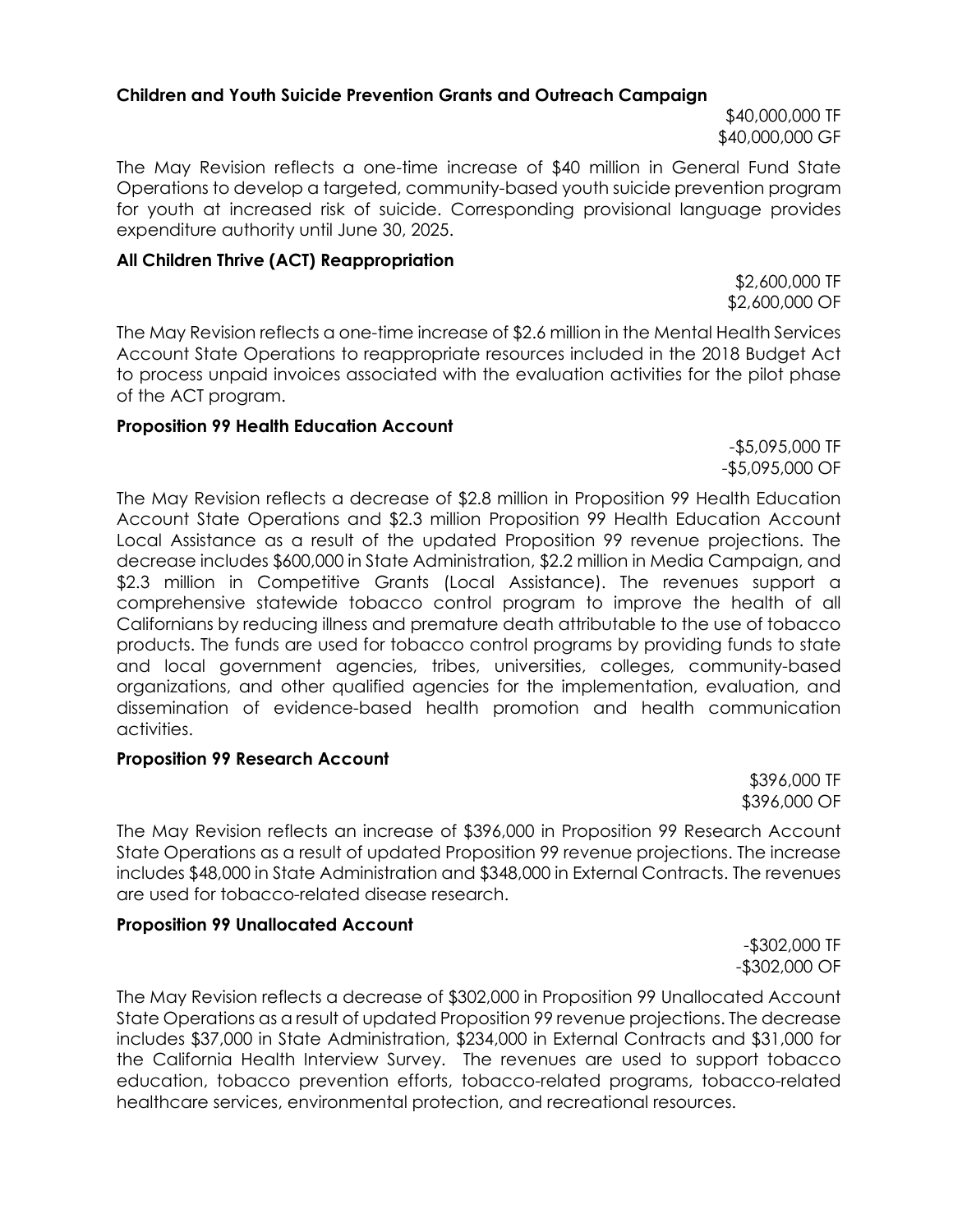\$1,998,000 TF \$1,998,000 OF

The May Revision reflects a decrease of \$8.1 million in State Dental Program Account State Operations and an increase of \$10.1 million in State Dental Program Account Local Assistance as a result of updated Proposition 56 revenue projections. The funds are used for the state dental program for the purpose and goal of educating about, preventing, and treating dental disease, including dental diseases caused by use of cigarettes and other tobacco products.

#### **Proposition 56 Tobacco Prevention and Control Programs Account**

-\$17,334,000 TF -\$17,334,000 OF

The May Revision reflects a decrease of \$8.5 million in Tobacco Prevention and Control Programs Account State Operations and a decrease of \$8.9 million in Tobacco Prevention and Control Programs Account Local Assistance as a result of updated Proposition 56 revenue projections. The decrease includes a decrease of \$4.4 million in Media Campaign, \$356,000 in Competitive Grants (an increase of \$45,000 in State Operations and a decrease of \$401,000 in Local Assistance), and a decrease of \$4.1 million in State Administration and \$8.5 million in Local Lead Agencies. The revenues are used for a comprehensive statewide tobacco control program to improve the health of all Californians by reducing illness and premature death attributable to the use of tobacco products. The funds are used for tobacco control programs by providing funds to state and local government agencies, tribes, universities, colleges, community-based organizations, and other qualified agencies for the implementation, evaluation, and dissemination of evidence-based health promotion and health communication activities.

#### **III. Center for Infectious Diseases**

The Infectious Diseases program works to prevent and control infectious diseases such as Human Immunodeficiency Virus (HIV)/Acquired Immunodeficiency Syndrome (AIDS), viral hepatitis, influenza and other vaccine preventable illnesses, tuberculosis, emerging infections, vector-borne disease, sexually transmitted diseases (STD), infant botulism, and foodborne illnesses. This program includes the Division of Communicable Disease Control, Office of AIDS which oversees the AIDS Drug Assistance Program (ADAP), Office of Binational Border Health, and Office of Refugee Health. Major budget adjustments include:

# **2021-22 Budget Adjustments**

#### **ADAP Estimate**

-\$21,629,000 TF -\$21,629,000 OF

The May Revision reflects a decrease of \$21.6 million in Local Assistance in the ADAP Rebate Fund and no change in the Federal Trust Fund. The adjustment is primarily due to a decrease in projected medication expenditures for medication-only (uninsured) clients and insurance premium expenditures.

#### **2022-23 Budget Adjustments**

**ADAP Estimate**

\$34,407,000 TF \$34,407,000 OF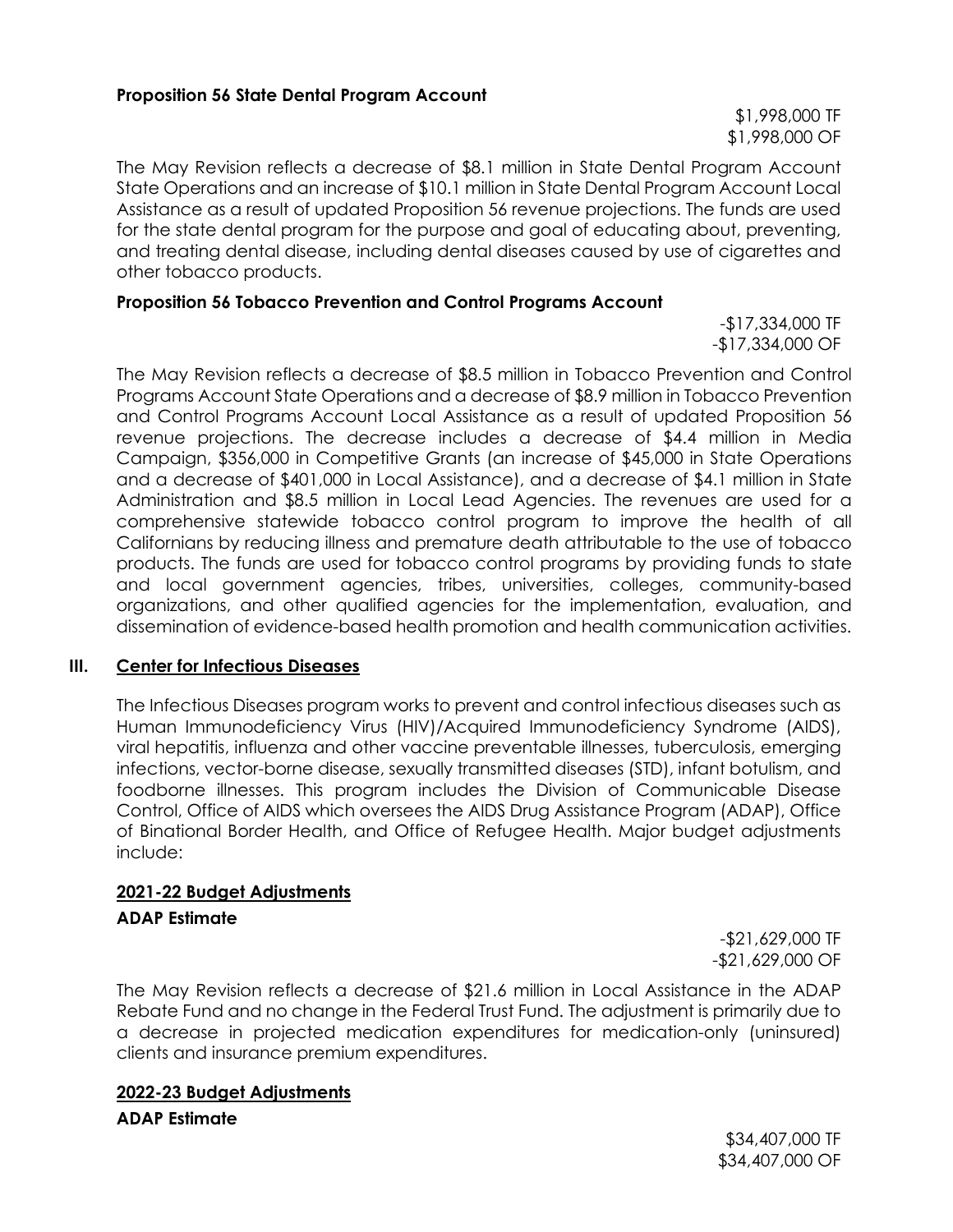The May Revision reflects an increase of \$34.4 million in Local Assistance. This includes an increase of \$37.6 million in the ADAP Rebate Fund and a decrease of \$3.2 million in the Federal Trust Fund. The increase is primarily due to lower than previously estimated savings from the Medi-Cal expansion to individuals age 50 years and older.

#### **IV. Center for Family Health**

The Family Health program works to improve the health and well-being of pregnant people, children and youth as well as reduce disparities in perinatal health outcomes. The key programs include the Genetic Disease Screening Program (GDSP); the Maternal, Child and Adolescent Health (MCAH); and the Special Supplemental Nutritional Program for Women, Infants, and Children (WIC). Major budget adjustments include:

#### **2021-22 Budget Adjustments WIC Program Estimate**

-\$10,592,000 TF -\$10,592,000 OF

The May Revision reflects a decrease of \$10.6 million in Local Assistance. This includes a decrease of \$16.3 million in the Federal Trust Fund and an increase of \$5.7 million in the WIC Manufacturer Rebate Fund. The total decrease is due to a slight decrease in participation, offset by an increasing food inflation rate and a new rebate estimate methodology that includes a reserve amount of four percent.

#### **GDSP Estimate**

-\$1,234,000 TF -\$1,234,000 OF

The May Revision reflects a decrease of \$1.2 million in Genetic Disease Testing Fund State Operations and an increase of \$15,000 in Genetic Disease Testing Fund Local Assistance. This decrease in State Operations is attributed to a \$1.2 million baseline adjustment and an increase of \$15,000 in Local Assistance is attributed to an increase in caseload based on the Department of Finance's Demographic Research Units (DRU) updated projection of live births.

## **2022-23 Budget Adjustments**

#### **WIC Program Estimate**

\$18,173,000 TF \$18,173,000 OF

The May Revision reflects an increase of \$18.2 million in Local Assistance. This includes an increase of \$11.1 million in the Federal Trust Fund and an increase of \$7.1 million in the WIC Manufacturer Rebate Fund. The total net increase is driven by the extension of the fruit and vegetable benefit increase through the end of September 2022, an increase in the food inflation rate, and a new rebate estimate methodology that includes a reserve amount of four percent.

## **GDSP Estimate**

-\$4,476,000 TF -\$4,476,000 OF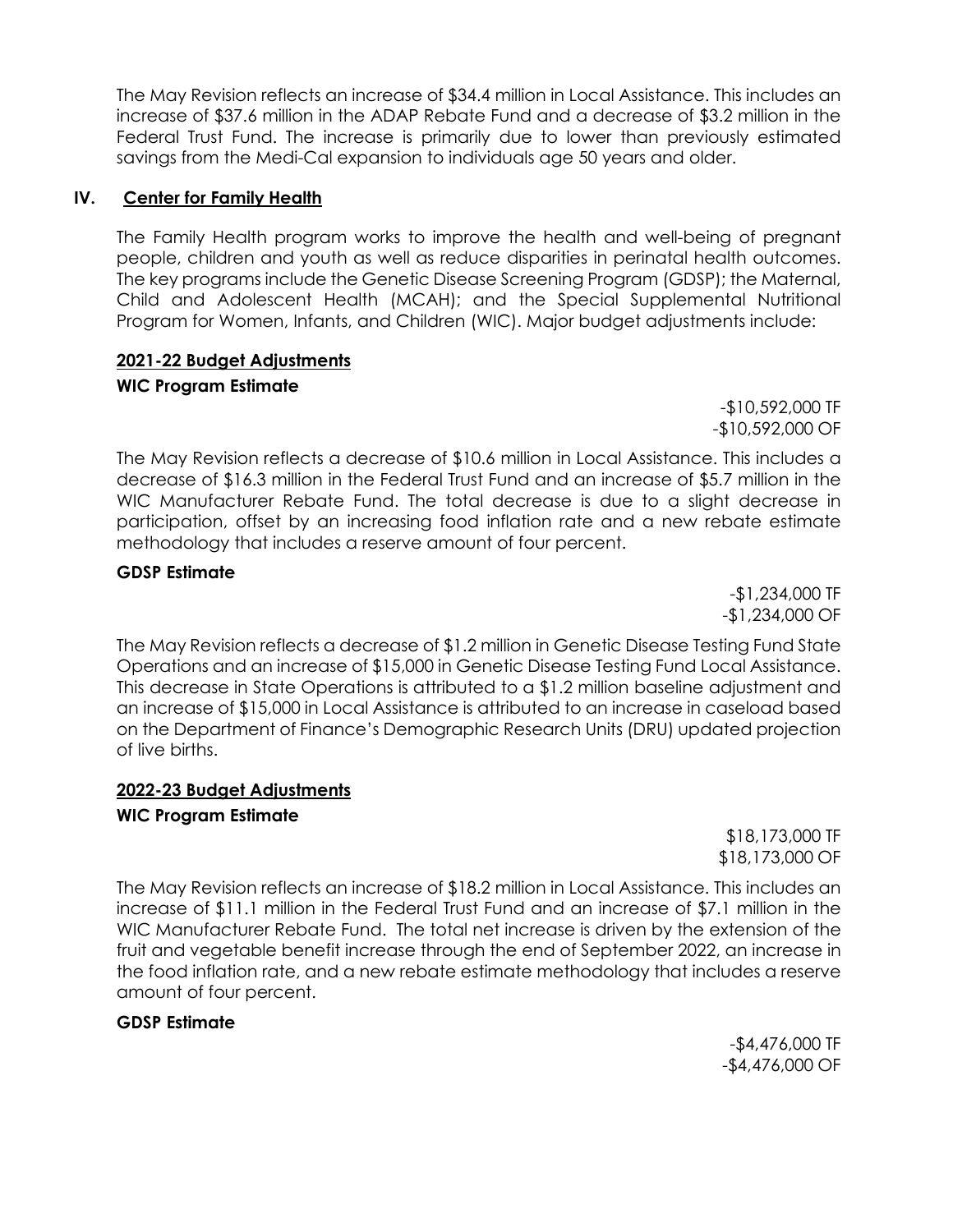The May Revision reflects a decrease of \$1.3 million in Genetic Disease Testing Fund State Operations and a decrease of \$3.2 million in Genetic Disease Testing Fund Local Assistance. This decrease is attributed to a \$1.3 million baseline adjustment in State Operations and the decrease of \$3.2 million in Local Assistance is attributed to the adjusted Prenatal Screening Program costs due to moving the revised launch date for Cell-Free DNA (cfDNA) screening from July 2022 to September 2022.

## **V. Center for Health Statistics and Informatics**

The Health Statistics and Informatics program works to improve the public's health by managing information systems and facilitating the collection, validation, analysis, and dissemination of health statistics and demographic information on California's population. This program includes Vital Records, Vital Statistics, and Public Health Informatics. A major budget adjustment includes:

#### **2022-23 Budget Adjustments**

**Information Technology, Data Science, and Informatics Framework for a 21st Century Public Health System.**

> 33 Positions \$20,109,000 TF -\$1,500,000 OF \$20,109,000 GF

The May Revision reflects an increase of 33 positions and \$20.1 million General Fund in State Operations for foundational enterprise and strategic planning activities to modernize public health information technology infrastructure and systems and implement the Ecosystem of Data Sharing. There is a decrease of \$1.5 million to the Health and Statistics Special Fund to reflect a shift in existing positions to General Fund. Corresponding provisional language authorizes encumbrance or expenditure until June 30, 2024 and one-time augmentation of up to \$15.9 million General Fund to complete planning efforts and for consulting services to begin implementation of the initiatives.

## **VI. Center for Environmental Health**

The Environmental Health program works to protect and improve the health of all California residents by utilizing investigation, inspection, laboratory, technical assistance, regulatory and/or emergency response activities to improve the safety of food, drugs, medical devices; conduct underage tobacco enforcement; oversee the use of radiation and radioactive materials; regulate medical waste; and conduct other environmental management programs. The program includes the Division of Food and Drug Safety and the Division of Radiation Safety and Environmental Management. There are no major budget adjustments.

## **VII. Center for Health Care Quality**

The Health Facilities program regulates the quality of care in public and private health facilities, clinics, and agencies throughout the state; licenses nursing home administrators, and certifies nurse assistants, home health aides, and hemodialysis technicians; and oversees the prevention, surveillance, and reporting of healthcareassociated infections in California's health facilities. Major budget adjustments include: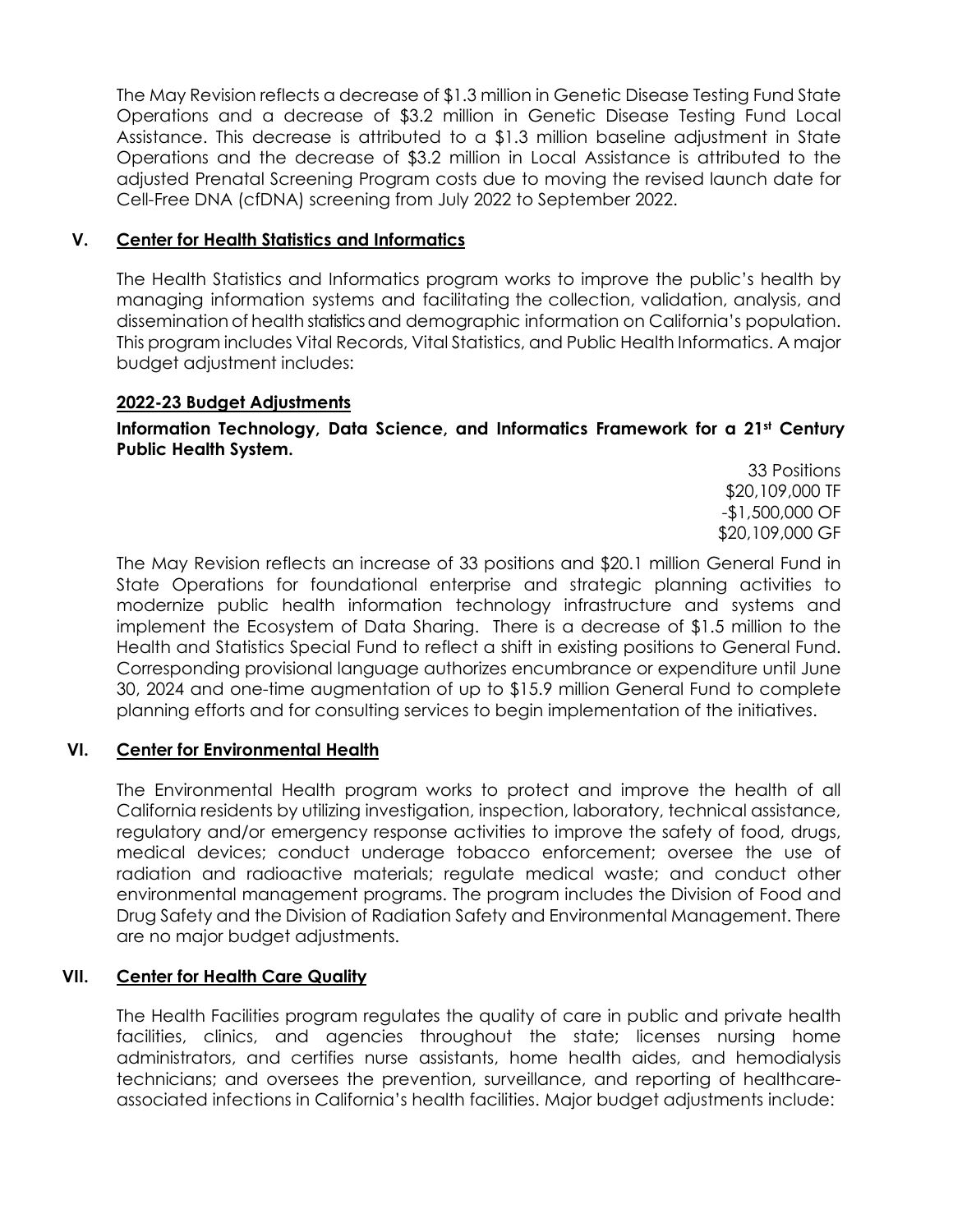## **2022-23 Budget Adjustments Skilled Nursing Facilities Staffing Audits**

\$4,000,000 TF \$4,000,000 GF

The May Revision reflects a one-time increase of \$4 million in General Fund State Operations to fund the administrative workload for the Staffing Audits Section (SAS). This workload is currently funded by an interagency agreement with the Department of Health Care Services (DHCS), which funds the activities of CDPH through the Skilled Nursing Facility Quality and Accountability Special Fund. This fund sunsets on January 1, 2023.

#### **Extreme Heat: Enhanced Protections for Vulnerable Populations**

\$1,500,000 TF \$1,500,000 GF

The May Revision reflects a one-time increase of \$1.5 million in General Fund State Operations to support outreach, oversight, education, and training to surveyors of longterm care facilities about extreme heat and how it affects patient/resident care. Corresponding provisional language provides expenditure authority until June 30, 2025.

#### **VIII. Laboratory Field Services Branch**

The Laboratory Field Services program is the primary link between the health of California residents and accurate and reliable clinical laboratory testing, as well as safe and reliable blood, tissue, and biologics products. This program provides oversight for clinical and public health laboratory operations and clinical and public health laboratory personnel and is responsible for issuing licenses and certificates. This program also oversees the operations of blood and tissue banks and biologics production facilities. There are no major budget adjustments.

#### **IX. Office of Health Equity**

The Office of Health Equity provides a key leadership role in advancing physical and mental health equity in California. This office works with communities and across sectors to address the root causes of health inequities, including but not limited to climate change and racial injustice, and to embed health and equity considerations into the decision-making process. This office has played a critical role in centering equity and those disproportionately impacted by the COVID-19 pandemic, which will also help to firmly establish a health equity lens for future public health challenges. Major budget adjustments include:

#### **2022-23 Budget Adjustments**

#### **Increased Capacity, Training, and Care for LGBTQ+ Youth**

\$5,000,000 TF \$5,000,000 GF

The May Revision reflects a one-time increase of \$5 million in General Fund Local Assistance for grants for counties and experienced community-based organizations partner to demonstrate improved capacity, training, and culturally responsive care to the unique needs and protections of LGBTQ+ youth.

#### **Reproductive Health Awareness, Education, and Research**

\$17,000,000 TF \$17,000,000 GF